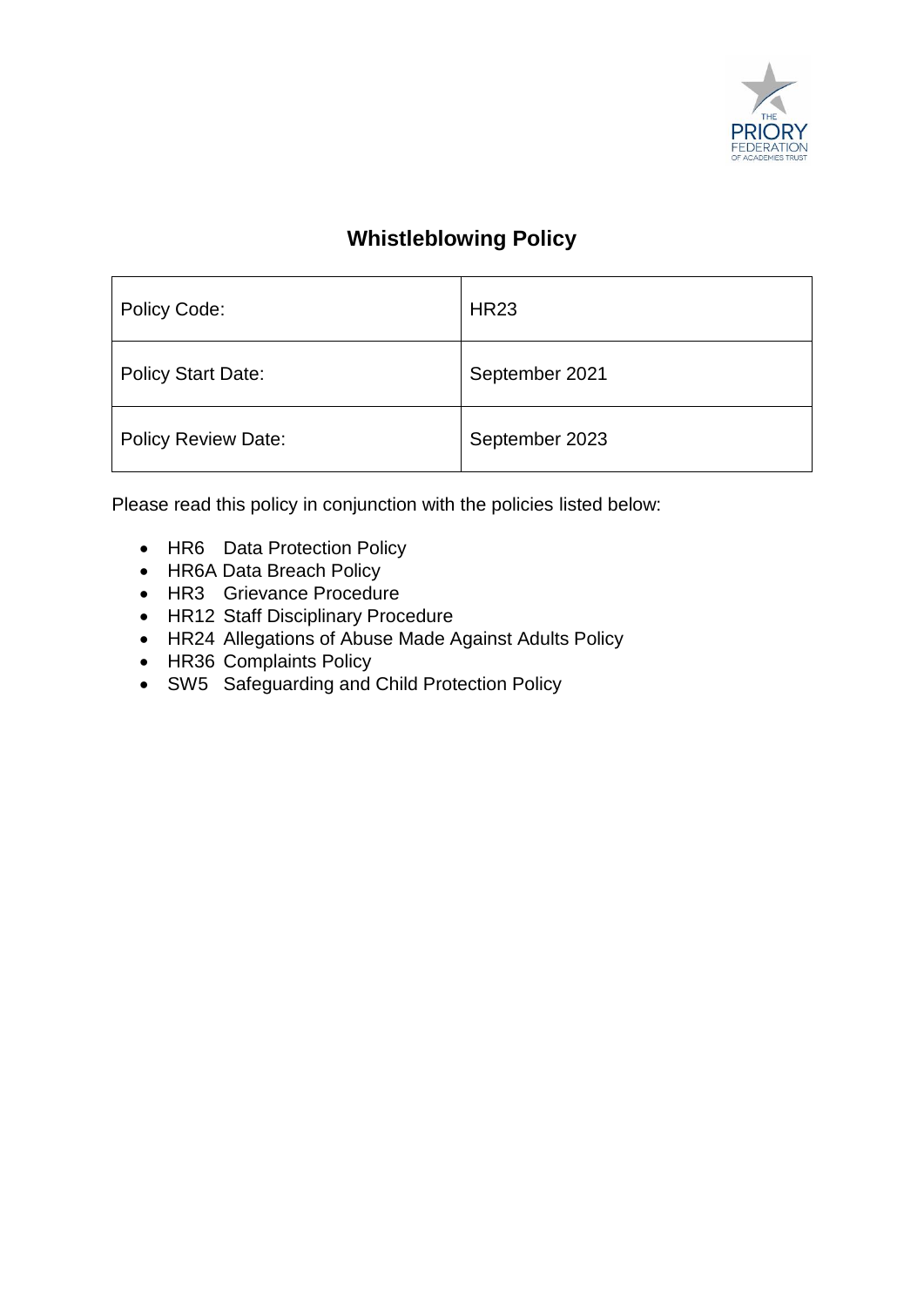

## **1. Policy Statement**

- 1.1 The Priory Federation of Academies Trust (the Trust) seeks to run all aspects of school business and activity with full regard for high standards of conduct and integrity. However, all organisations face the risk of things going wrong from time to time, or of unknowingly harbouring illegal or unethical conduct. A culture of openness and accountability is essential in order to prevent such situations occurring and to address them when they do occur.
- 1.2 References to the Trust or Academy within this policy specifically include all primary, secondary and special academies within the Trust, as well as the Early Years setting at the Priory Witham Academy, Priory Apprenticeships and Lincolnshire SCITT.
- 1.3 This policy covers all employees, consultants, contractors, volunteers, casual workers and agency workers.
- 1.4 This policy does not form part of any employee's contract of employment and it may be amended at any time.
- 1.5 This policy takes account of the Whistleblowing Arrangements Code of Practice in collaboration with the British Standards Institute and Public Concern at Work.

#### **2. Roles, Responsibilities and Implementation**

- 2.1 The Pay, Performance and HR Committee has overall responsibility for the effective operation of this policy, for ensuring compliance with the relevant statutory framework and for reviewing the effectiveness of actions taken in response to concerns raised under this policy. This committee delegates dayto-day responsibility for operating the policy and ensuring its maintenance and review to the Director of Human Resources.
- 2.2 Leaders and Managers have a specific responsibility to ensure the fair application of this policy and all employee are responsible for supporting colleagues and ensuring its success.

# **3. Aims**

The aims of this policy are:

 To encourage staff to report suspected wrongdoing as soon as possible, in the knowledge that their concerns will be taken seriously and investigated as appropriate, and that their confidentiality will be respected.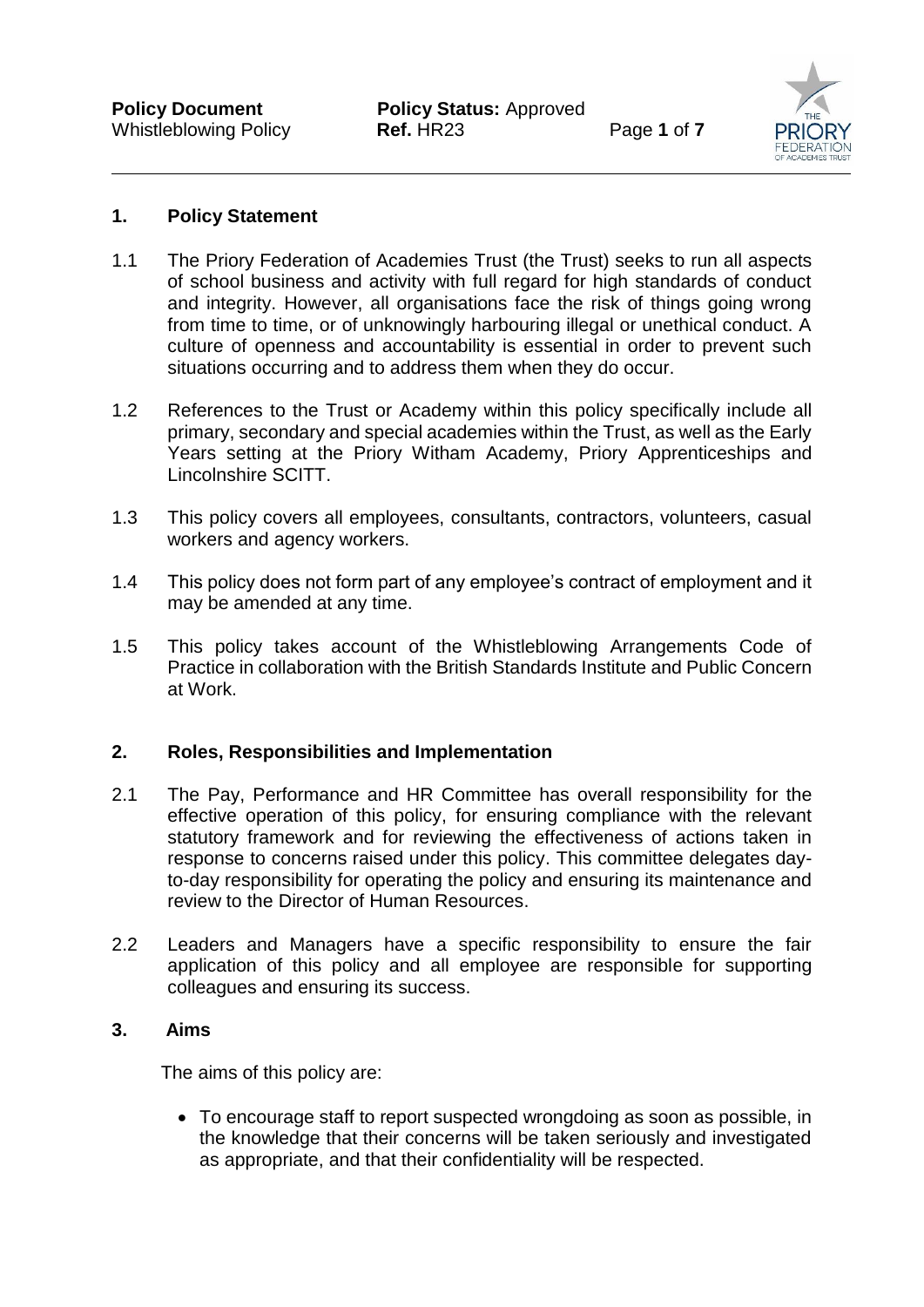

- To provide staff with guidance as to how to raise those concerns.
- To reassure staff that they should be able to raise genuine concerns without fear of reprisals, even if they turn out to be mistaken.

# **4. What is whistleblowing?**

4.1 **Whistleblowing** is the disclosure of information that relates to suspected wrongdoing or dangers at work. A qualifying disclosure must be based on the reasonable belief that the disclosure is in the public interest.

This may include:

- (a) criminal activity;
- (b) failure to comply with any legal or professional obligation (or regulatory requirements);
- (c) miscarriages of justice;
- (d) danger to health and safety;
- (e) bribery (under the Trust's Anti-Corruption and Bribery Policy);
- (f) financial fraud or mismanagement;
- (g) negligence;
- (h) breach of the Trust's internal policies and procedures;
- (j) conduct likely to damage the Trust's reputation;
- (k) unauthorised disclosure of confidential information;
- (l) inappropriate use of school assets or funds;
- (m) the deliberate concealment of any of the above matters.

This list is not exhaustive.

- 4.2 A **whistleblower** is a person who raises a genuine concern relating to any of the above. If a member of staff has any genuine concerns related to suspected wrongdoing or danger affecting any of the Trust's activities (a **whistleblowing concern**), they should report it under this policy.
- 4.3 This policy should not be used for complaints relating to a member of staff's own personal circumstances, such as the way they have been treated at work. In such cases, they should use the Trust's HR3 Grievance Policy or Trust's HR36 Complaints Policy.
- 4.4 If an employee is uncertain whether something is within the scope of this policy, they should seek advice from Director of Human Resources (whose contact details are set out at paragraph 11).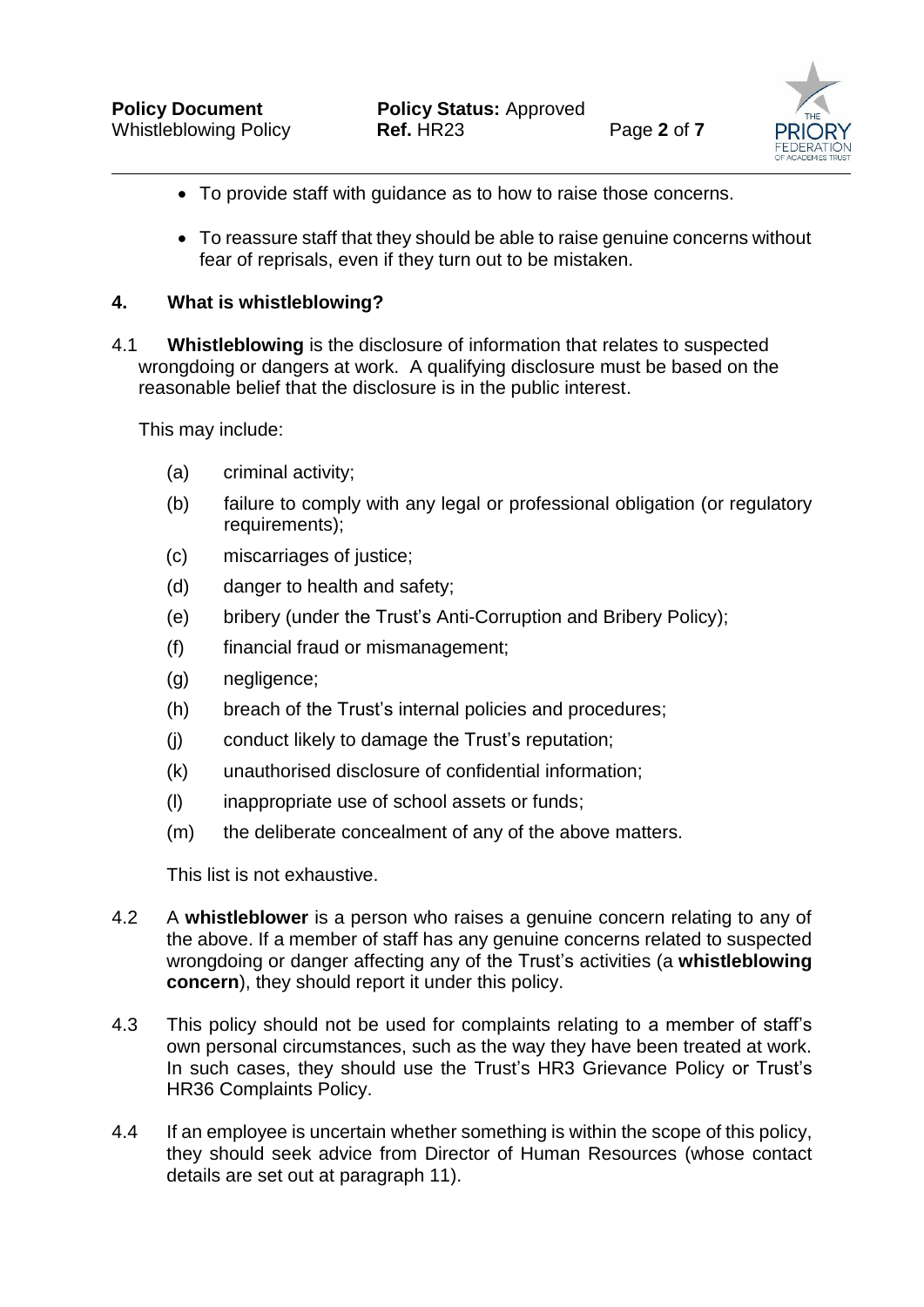

## **5. Raising a Whistleblowing Concern**

- 5.1 Members of staff should be able to discuss any concerns about wrongdoings or dangers at work as part of the normal professional interaction between them and their line manager and, in many cases, these will be dealt with to mutual satisfaction. Alternatively, an employee may wish to raise any concerns with their line manager more formally, either in person or in writing. The line manager may be able to agree a way of resolving the concern quickly and effectively. In some cases, they may refer the matter to the Director of Human Resources. For full contact details, please see Section 11.
- 5.2 However, where the matter is more serious, or the employee feels that their line manager has not addressed their concern, or they prefer not to raise it with them for any reason, they should contact Jayne Wilson –Director of Human Resources.
- 5.3 The Director of Human Resources will arrange a meeting with the employee as soon as possible to discuss their concern. The employee may bring a colleague to any meetings under this policy. The companion must respect the confidentiality of the disclosure and any subsequent investigation.
- 5.4 The Trust will take down a written summary of the concern and provide the employee with a copy after the meeting. The Trust will also aim to provide an indication of how it proposes to deal with the matter.
- 5.5 In instances where a concern involves the Director of Human Resources, or a member of the HR department, the employee should contact the Clerk to the Trust (whose contact details are set out at paragraph 11). The Clerk to the Trust will make arrangements for an assessment (paragraph 7.1) and, if necessary, investigation (paragraph 7.2) of the concern by a Trustee.
- 5.6 In instances where a concern involves a member of the Trust's senior executive team, the employee should contact the Clerk to the Trust (whose contact details are set out at paragraph 11). The Clerk to the Trust will make arrangements for an assessment (paragraph 7.1) and, if necessary, investigation (paragraph 7.2) of the concern by a Trustee.

#### **6. Confidentiality**

6.1 The Trust hopes that staff will feel able to voice whistleblowing concerns openly under this policy. However, if an employee wants to raise a concern confidentially, the Trust will make every effort to conceal their identity. If it is necessary for anyone investigating the concern to know the employee's identity, the Trust will discuss this with the employee first.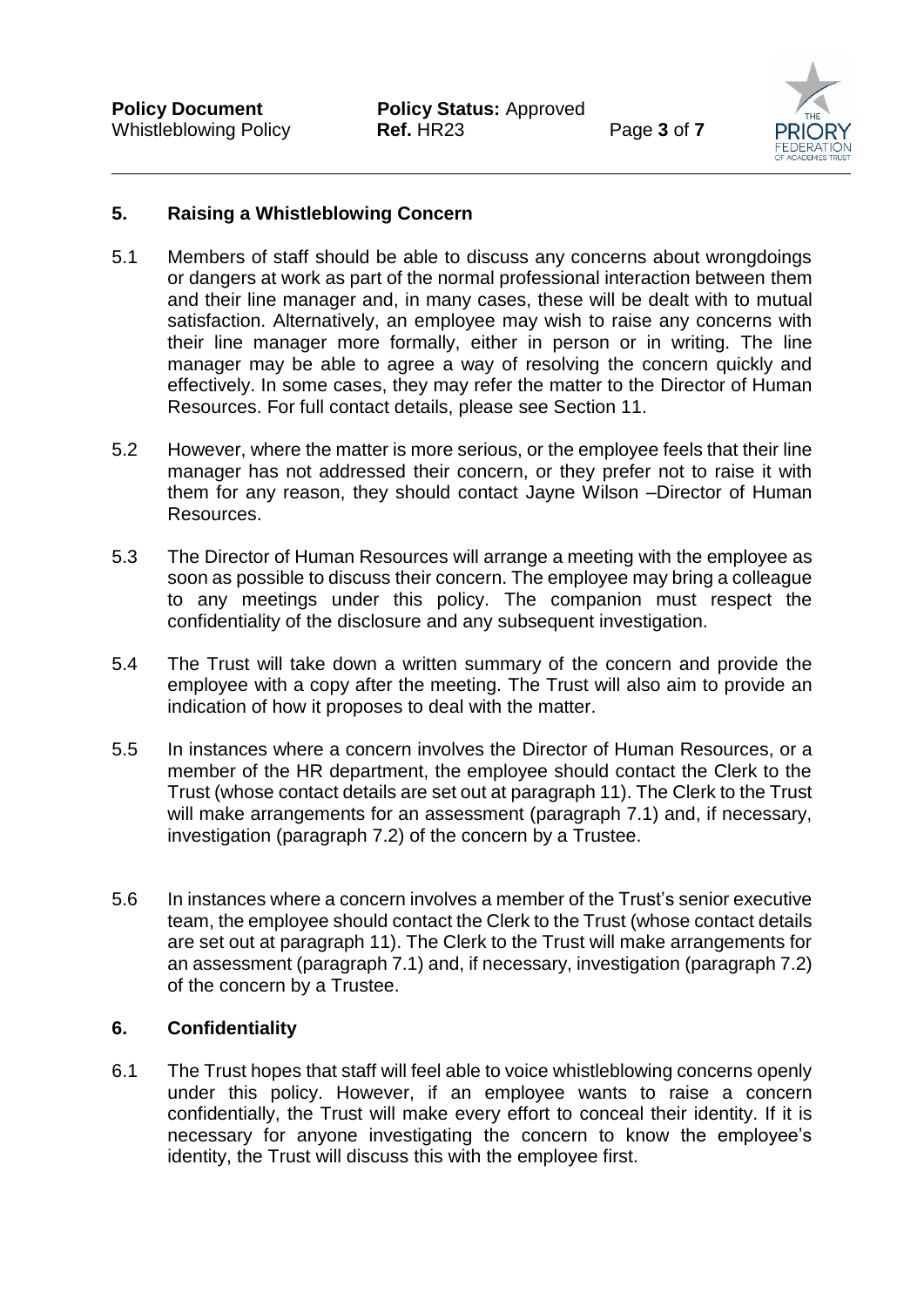

6.2 The Trust does not encourage staff to make disclosures anonymously. Proper investigation may be more difficult or impossible if it cannot obtain further information. It is also more difficult to establish whether any allegations are credible. Whistleblowers who are concerned about possible reprisals if their identity is revealed should approach the Director of Human Resources and appropriate measures can then be taken to preserve confidentiality. If the employee is in any doubt, advice is available from Public Concern at Work, the independent whistleblowing charity, which offers a confidential helpline. Their contact details are at the foot of this policy.

# **7. Investigation and Outcome**

- 7.1 Once an employee has raised a concern, the Trust will carry out an initial assessment to determine the scope of any investigation. The Trust will inform the employee of the outcome of the assessment. The employee may be required to attend additional meetings in order to provide further information.
- 7.2 In some cases, the Trust may appoint an investigator or team of investigators, including staff with relevant experience of investigations or specialist knowledge of the subject matter. The investigator(s) may make recommendations for change to enable the Trust to minimise the risk of future wrongdoing.
- 7.3 The Trust will aim to keep the employee informed of the progress of the investigation and its likely timescale. However, sometimes the need for confidentiality may prevent the Trust giving specific details of the investigation or any disciplinary action taken as a result. The employee should treat any information about the investigation as confidential.
- 7.4 If the Trust concludes that a whistleblower has made false accusations maliciously or with a view to personal gain, the whistleblower will be subject to disciplinary action.

#### **8. After an Investigation**

- 8.1 While the Trust cannot guarantee the outcome an employee may be seeking, it will deal with concerns fairly and in an appropriate way. By using this policy, members of staff can help the Trust to achieve this.
- 8.2 If a member of staff has genuine concerns about how the Trust has handled their whistleblowing disclosure, they can write to the Clerk to the Trust. The Clerk may investigate whether this policy's procedures have been followed in the case in question and notify the employee of his/her findings accordingly. The Clerk may ask for another assessment (7.1) to take place but does not have the power to re-investigate the original complaint/disclosure.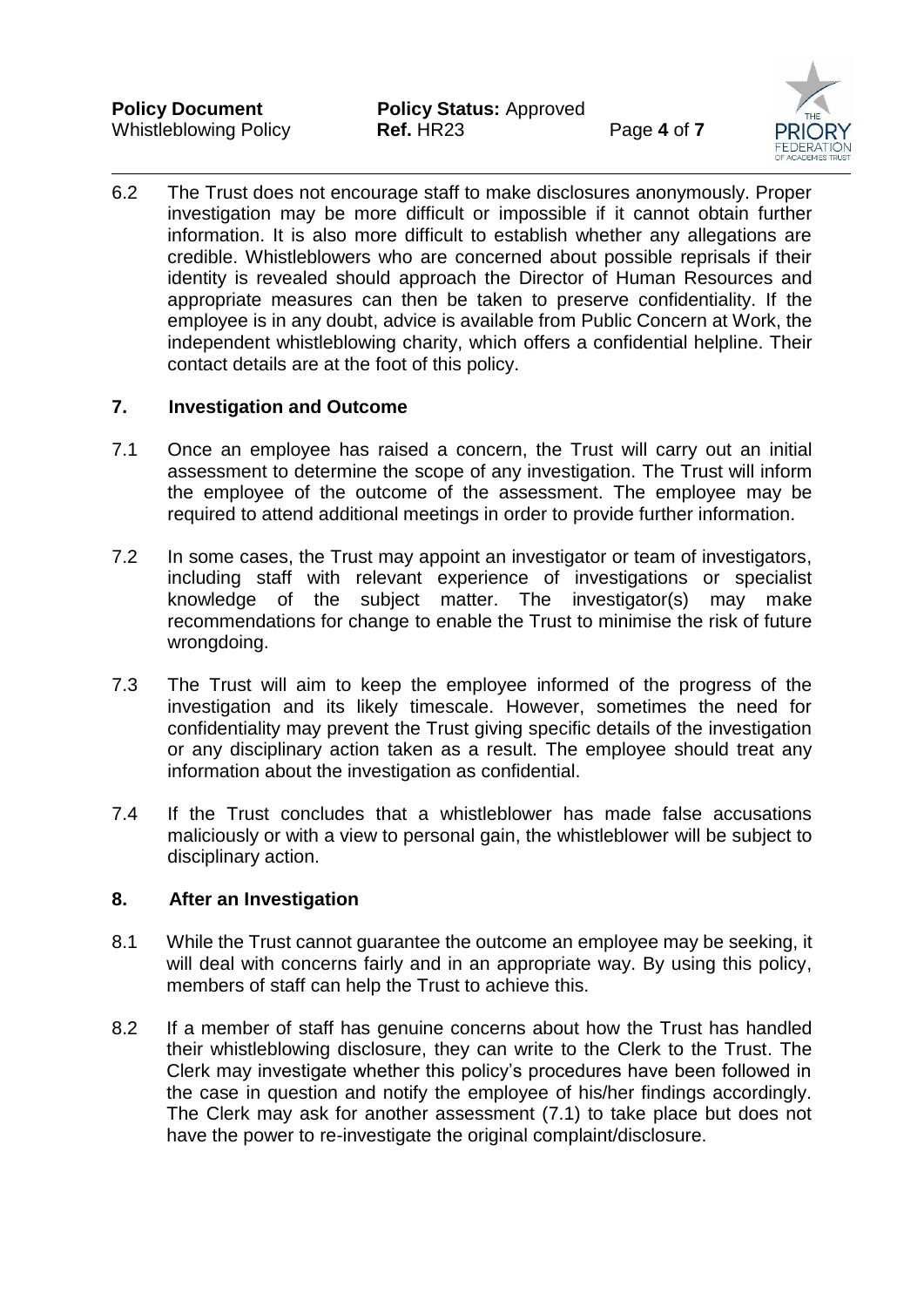

8.3 Should the whistleblower remain dissatisfied with the handling of their disclosure, they also have the freedom to report their concern directly to the Chair of the Trust or the Chair of the Trust's Audit Committee. The Trustee in question has the power to review the case paperwork and issue a final ruling or recommendation, as appropriate.

## **9. External Disclosures**

- 9.1 The aim of this policy is to provide an internal mechanism for reporting, investigating and remedying any wrongdoing in the workplace. In most cases, an employee should not find it necessary to alert anyone externally.
- 9.2 The law recognises that in some circumstances it may be appropriate for an employee to report their concerns to an external body such as a regulator. It will very rarely, if ever, be appropriate to alert the media. The Trust strongly encourages its members of staff to seek advice before reporting a concern to anyone external. The independent whistleblowing charity, Public Concern at Work, operates a confidential helpline. It also holds a list of prescribed regulators for reporting certain types of concern. Their contact details are at paragraph 11 of this policy.
- 9.3 Whistleblowing concerns usually relate to the conduct of Trust staff, but they may sometimes relate to the actions of a third party. In some circumstances, the law will protect an individual if they raise the matter with the third party directly. However, the Trust encourages its staff to report such concerns internally first. Employees should contact their line manager or the Director of Human Resources for guidance.

### **10. Protection and Support for Whistleblowers**

- 10.1 It is understandable that whistleblowers are sometimes worried about possible repercussions. The Trust aims to encourage openness and will support staff who raise genuine concerns under this policy, even if they turn out to be mistaken.
- 10.2 Whistleblowers must not suffer any detrimental treatment as a result of raising a concern. Detrimental treatment includes dismissal, disciplinary action, threats or other unfavourable treatment connected with raising a concern. If an employee believes that they have suffered any such treatment, they should inform the Director of Human Resources immediately. If the matter is not remedied, they should raise it formally using the Trust's Grievance Procedure or Trust's Complaints Procedure.
- 10.3 In instances where an allegation of such treatment involves the Director of Human Resources, or a member of the HR department, the employee should raise it with the Clerk to the Trustees.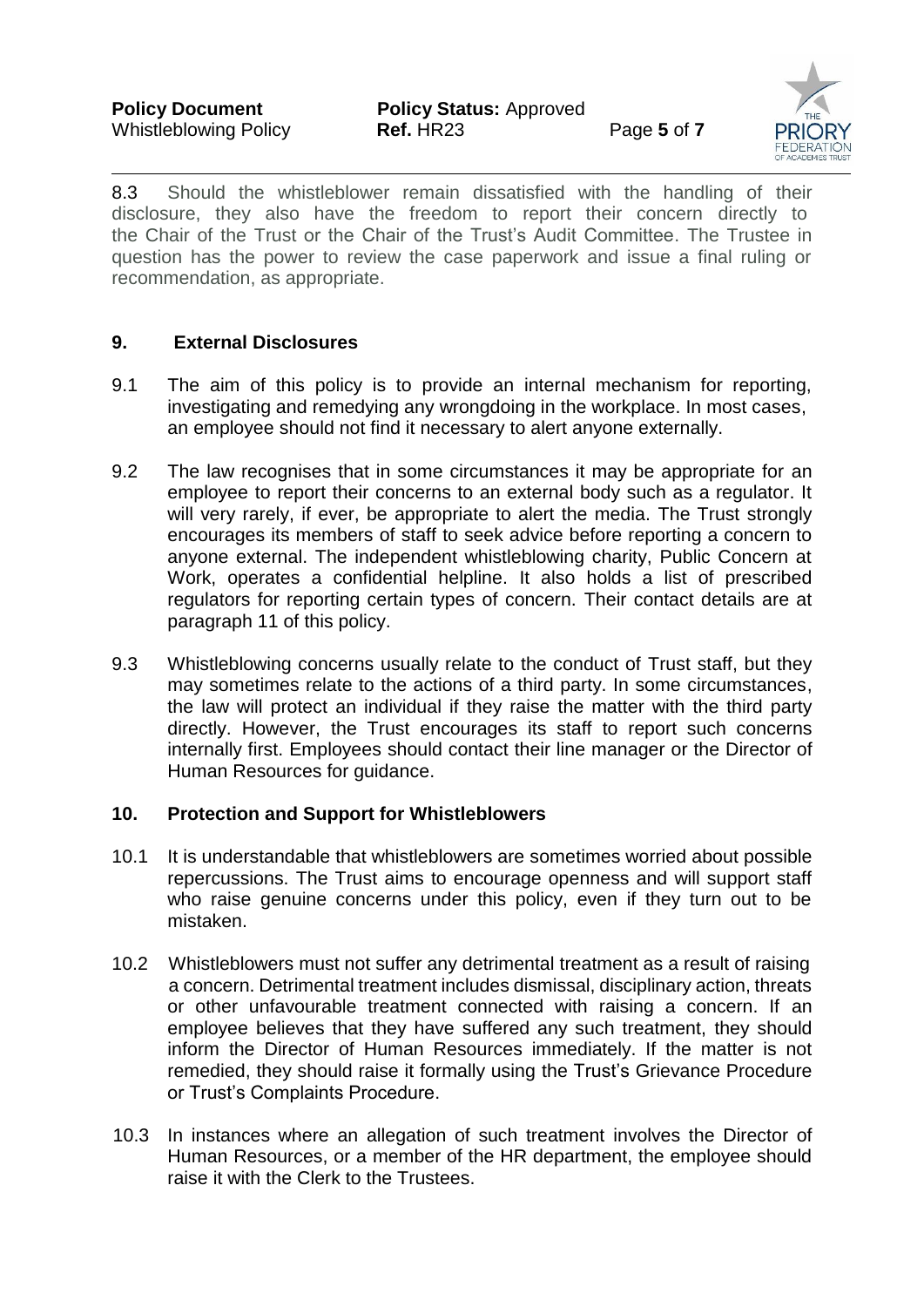

10.4 Members of staff must not threaten or retaliate against whistleblowers in any way. Any employee involved in such conduct may be subject to disciplinary action.

#### **11. Contacts**

| <b>Director of Human Resources</b>              | Jayne Wilson                   |
|-------------------------------------------------|--------------------------------|
|                                                 | 01522 871330                   |
|                                                 | jwilson@prioryacademies.co.uk  |
| <b>Clerk to the Trust</b>                       | <b>Martin Mammatt</b>          |
|                                                 | 01522871329                    |
|                                                 | mmammatt@prioryacademies.co.uk |
| <b>Public Concern at Work</b>                   | Helpline: (020) 7404 6609      |
| (Independent whistleblowing charity)            | E-mail: whistle@pcaw.co.uk     |
|                                                 | Website: www.pcaw.co.uk        |
| <b>NSPCC</b><br>Whistleblowing<br><b>Advice</b> | 0800 0280285                   |
| Line                                            |                                |
|                                                 |                                |

# **12. Policy Change**

12.1 This policy may only be amended or withdrawn by The Priory Federation of Academies Trust.